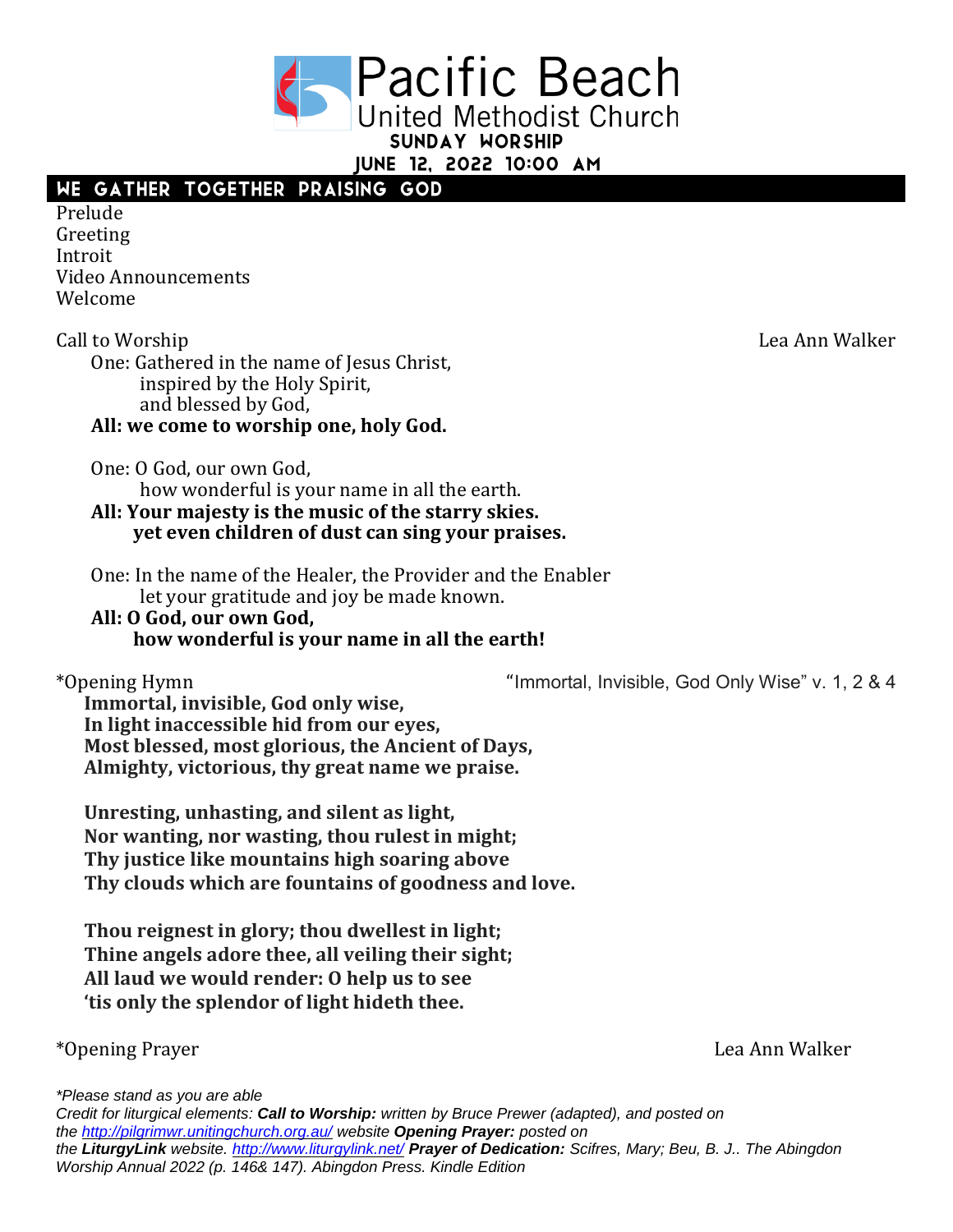\*Sharing the Peace of Christ (*pass the peace as we sing "God, Who Stretched the Spangled Heavens" v. 1 & 4)*

**God, who stretched the spangled heavens, infinite in time and place, flung the suns in burning radiance through the silent fields of space; we, your children in your likeness, share inventive powers with you. Great Creator still creating, show us what we yet may do.**

**As each far horizon beckons, may it challenge us anew, children of creative purpose serving others, honoring you. May our dreams prove rich with promise, each endeavor well begun. Great creator, give us guidance till our goals and yours are one.**

## WE LISTEN FOR THE WORD OF GOD

Children's Time Dart Rhoades Music to Lift Our Spirits

Scriptures: Psalm 8 and 1 Corinthians 13:8-13 Message: "Phun with Physics, Philosophy and Phaith" Pat Walker

### WE RESPOND TO GOD'S LOVE

Song of Prayer (*we pray for God's guidance as we sing #593 "Here I Am, Lord")* **I, the Lord of sea and sky, I have heard my people cry, All who dwell in dark and sin my hand will save.**

**I, who made the stars of night, I will make their darkness bright. Who will bear my light to them? Whom shall I send?**

**Here I am, Lord. Is it I, Lord? I have heard you calling in the night. I will go, Lord, if you lead me. I will hold your people in my heart.**

Prayers of the People

The Lord's Prayer **Our Father, who art in heaven, hallowed be thy name. Thy kingdom come, Thy will be done on earth as it is in heaven.** 

*\*Please stand as you are able*

*Credit for liturgical elements: Call to Worship: written by Bruce Prewer (adapted), and posted on the <http://pilgrimwr.unitingchurch.org.au/> website Opening Prayer: posted on the LiturgyLink website. <http://www.liturgylink.net/> Prayer of Dedication: Scifres, Mary; Beu, B. J.. The Abingdon Worship Annual 2022 (p. 146& 147). Abingdon Press. Kindle Edition*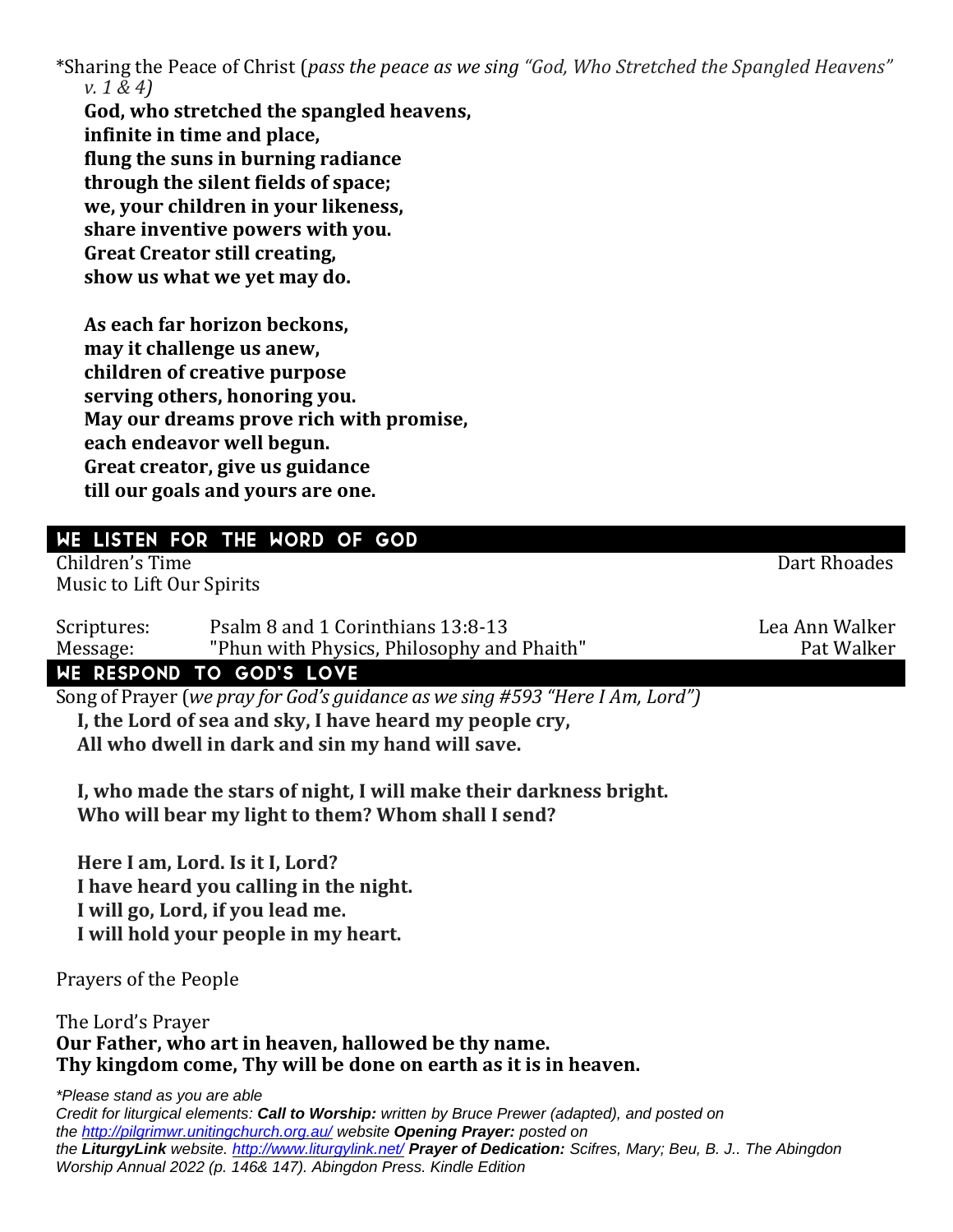**Give us this day our daily bread. And forgive us our trespasses, as we forgive those who trespass against us. Lead us not into temptation, but deliver us from evil. For thine is the kingdom, and the power, and the glory, forever. Amen.**

Invitation to the Offering

### **Offertory**

### \*Doxology

**Praise God, from whom all blessings flow; praise God all creatures here below; Alleluia! Alleluia! Praise God the source of all our gifts! Praise Jesus Christ, whose power up-lifts! Praise the Spirit, Holy Spirit! Alleluia! Alleluia! Alleluia!**

### \*Prayer of Dedication Lea Ann Walker

**All: O Lord, we rejoice with of this beautiful earth. May your love and wisdom flow through us into this world of hatred and mistrust, that we may sow the seeds of peace. Illumine our hearts to the path of truth, Holy Spirit, that we may celebrate the ways that lead to life. Amen.**

\*Hymn "Praise the Source of Faith and Learning" v. 1& 2

**Praise the source of faith and learning that has sparked and stoked the mind with a passion for discerning how the world has been designed. Let the sense of wonder flowing from the wonders we survey keep our faith forever growing and renew our need to pray.**

**God of wisdom, we acknowledge that our science and our art and the breadth of human knowledge only partial truth impart. Far beyond our calculation lies a depth we cannot sound where your purpose for creation and the pulse of life are found.**

## \*Benediction

## \*Eagle's Wings

**And God will raise you up on eagle's wings, bear you on the breath of dawn, make you to shine like the sun, and hold you in the palm of God's hand.**